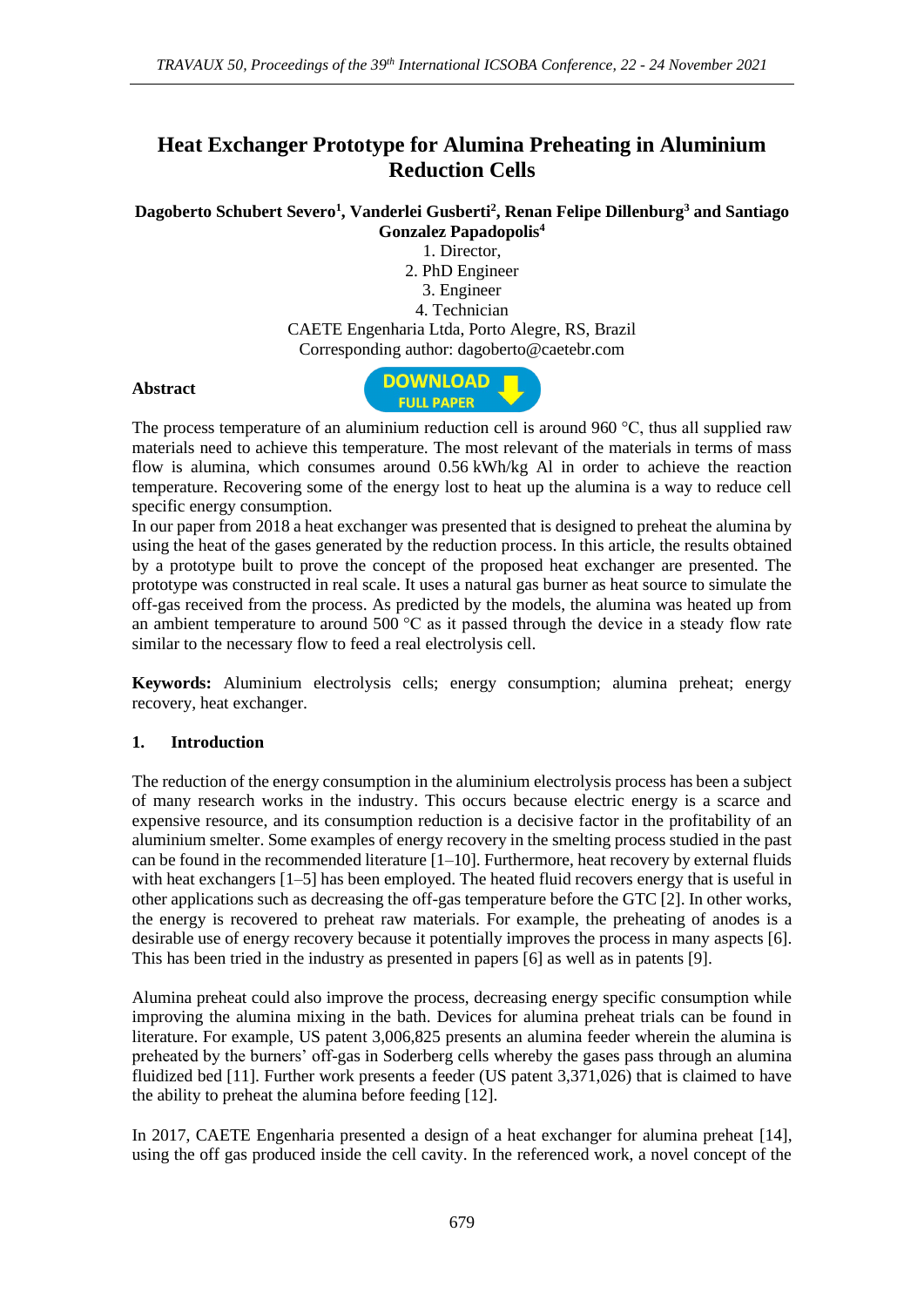heat exchanger was presented and numerical simulations were employed in order to assess the potential energy recovery efficiency and also to estimate the final possible preheat temperature of the alumina feed into the bath. As described with more detail in the paper, preheating the alumina has the potential to improve the electrolysis process thermal efficiency through many aspects, as is summarized below:

- a) Reduction in energy consumption to increase the alumina temperature from ambient to process temperature.
- b) Dissolution of preheated alumina is easier than cold alumina.
- c) When feeding preheated alumina, the cell superheat can be lowered and therefore, heat losses through the sidewalls can be decreased.
- d) The heat exchanger device proposed is accompanied with localized pot suction. This potentially reduces the top heat loss because the under-hood space would present lower temperature, thereby reducing both convection and radiation heat losses.

All the above-mentioned combined effects have the potential to reduce the specific energy consumption by  $1.2 - 1.5$  kWh/kg Al. Hereby the estimation considers that alumina can be fed at 550 °C, the CE can be increased by 1 % and the superheat can be lowered by 5 °C. In this work, a real test prototype of the heat exchanger is presented.

## **2. Heat Exchanger Design**

As presented in the earlier work [14], the heat exchanger design for use in real cells was shown and its most relevant parts and features are explained in Figure 1. The heat exchanger is embedded into the alumina hopper (2) and the alumina feeding is activated by a pneumatic cylinder (3). Alumina passes through the alumina heating chamber (4) reaching the dosing device (6). A crust breaker (5) is necessary to guarantee the crust opening stability. When the pneumatic cylinder acts, the alumina falls into the discharging chute (7). A gas collection cap (8) is placed over the anode cover (9). It presents a vertical sliding degree of freedom allowing for the anode height variation during the anode life. The gas collection cap presents a controllable false air inlet (12) and the hot gases evolving from anodes (10) and bath (11) are collected and directed in counter flow with regard to the alumina flow. The gases leave the heat exchanger at the top where a draft control valve combined with temperature sensor (1) is used to control the off-gas temperature and mass flow.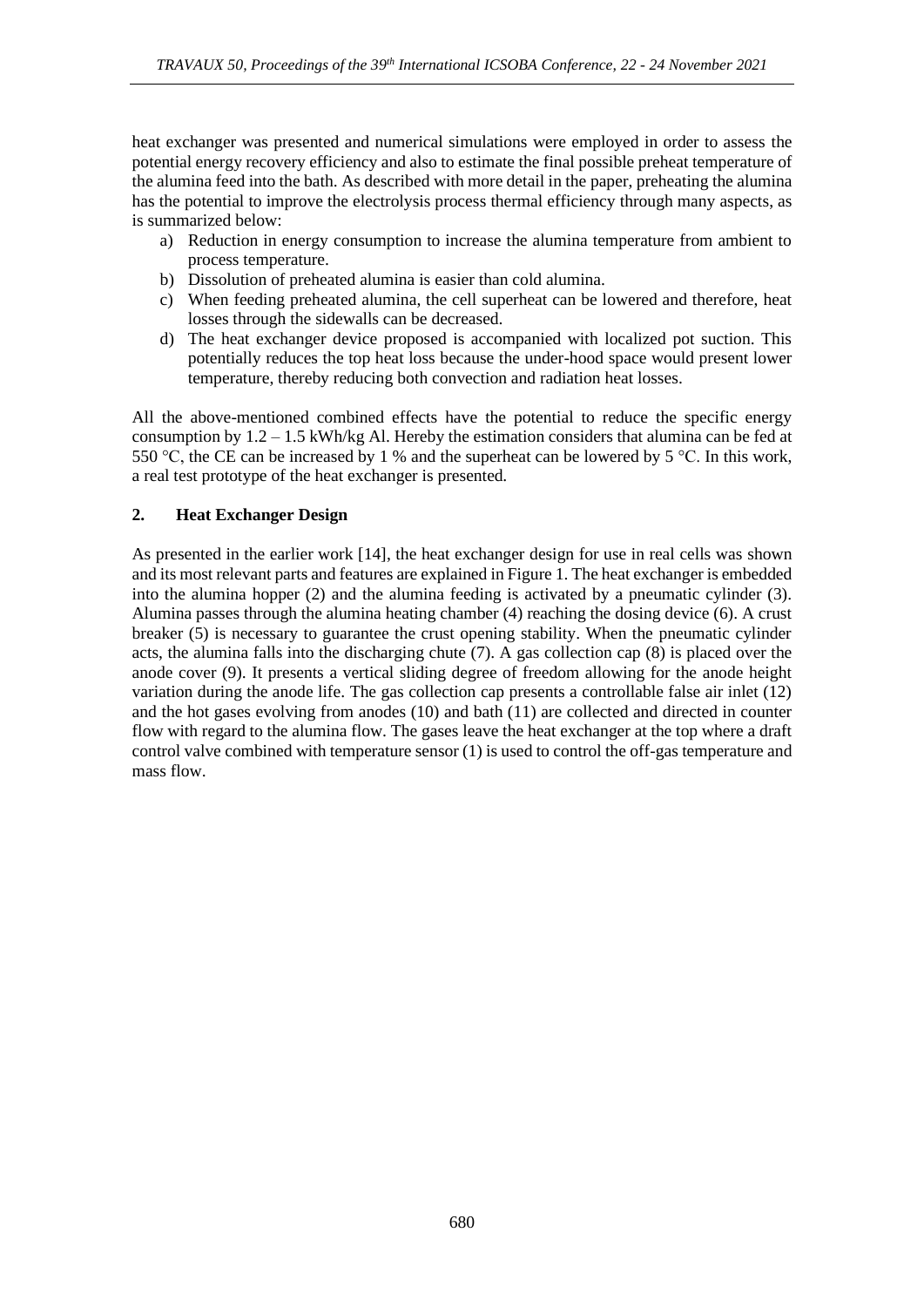temperatures that leave the heat exchanger during the experiment. It reached around 500 °C on average. In the experiment, the system was still transient at the end of feeding, due to the insufficient alumina available to continue the experiment up to a stationary condition. It is estimated by modelling, that around 45 min of continuous experiment would be required to achieve steady state, instead of the 15 min continuous feeding available.



**Figure 9. Bulk temperature inspection in the alumina deposit, after the alumina flow ended in the experiment.**

## **5. Conclusions**

The experiment using the prototype has confirmed the heat recovery potential of the heat exchanger and the results are in good agreement with the predicted values from previous numerical models. Alumina discharge temperature reached the predicted temperature level of 500 °C.

The experiment has also shown that the pseudo steady state of alumina flow is in reality a sequence of intermittent slidings of alumina particle packs, which is very characteristic of a granular flow. The thermal steady state condition of the heat exchanger was not achieved during the 15 minutes of process. The model shows that it takes 45 minutes but the current setup is not providing sufficient process time allowed the achievement of thermal steady state. However, if this can be achieved in future experiments then the alumina discharge temperature could be even higher.

## **6. References**

- <span id="page-2-0"></span>1. Geir Wedde and Anders Sorhuus, Waste heat recovery from industrial smelting exhaust gas, *TMS International Smelting Technology Symposium* 2012, 31-38.
- <span id="page-2-1"></span>2. Anders Sorhuus and Geir Wedde, Pot gas heat recovery and emission control, *TMS Light Metals* 2009, 281-286.
- 3. Hadi Fanisalek, Mohsen Bashiri and Reza Kamali, Waste heat recovery trial from aluminum reduction cell exhaust gases, *TMS Energy Technology Proceedings* 2011, 65- 75.
- 4. Amal Aljasmi, Mark Jordan, Alexander Arkhipov, Abdalla Al Zarouni, Sergey Akhmetov, Didier Ostorero, Veroslav Sedlak and Haavard Arvesen, Heat recovery from aluminium